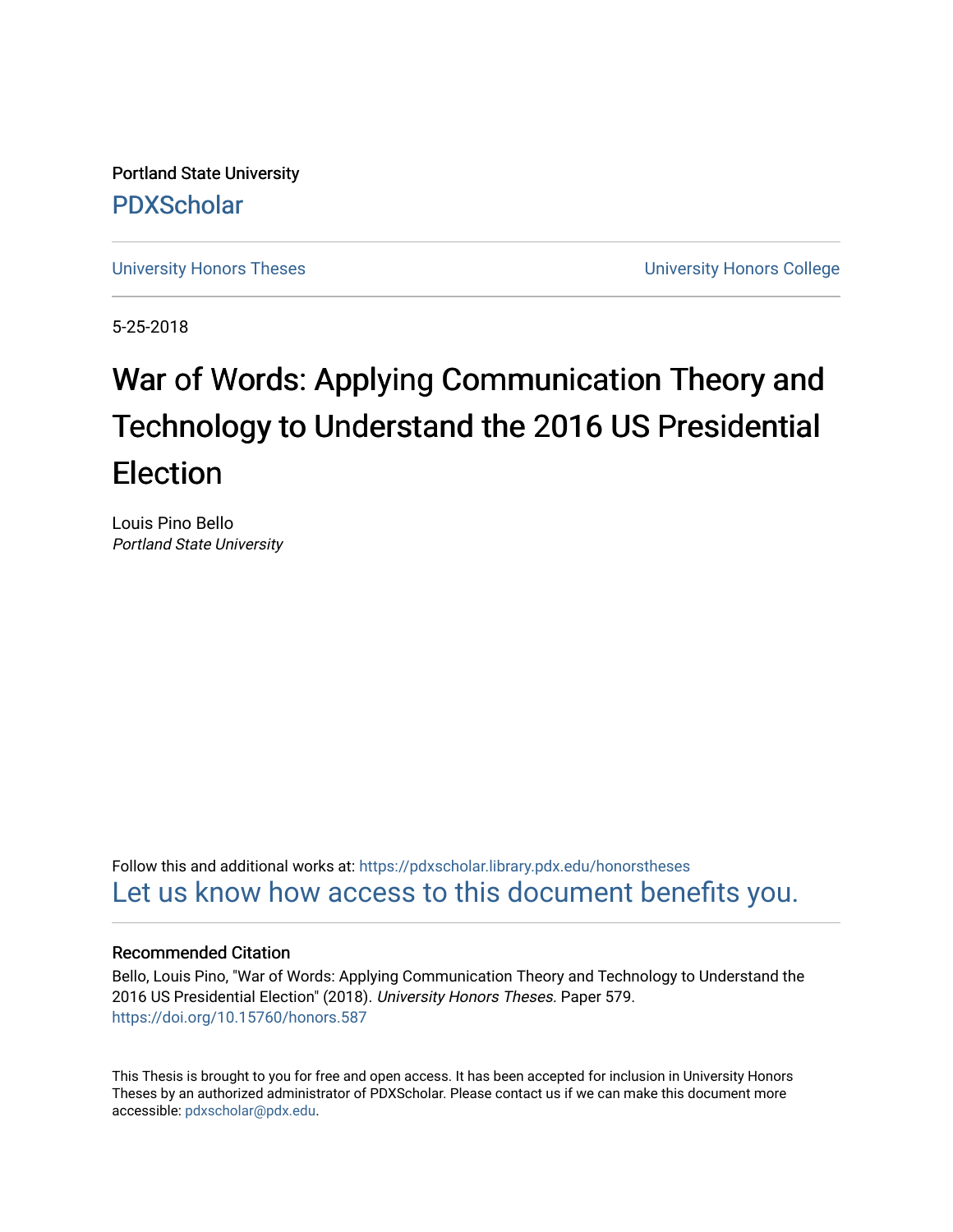By

Louis Pino Bello

An undergraduate honors thesis submitted in partial fulfillment of the

requirements for the degree of

Bachelor of Science

in

University Honors

and

Communication Studies

Thesis Adviser

Mary Chase Ph.D

Portland State University

May 2018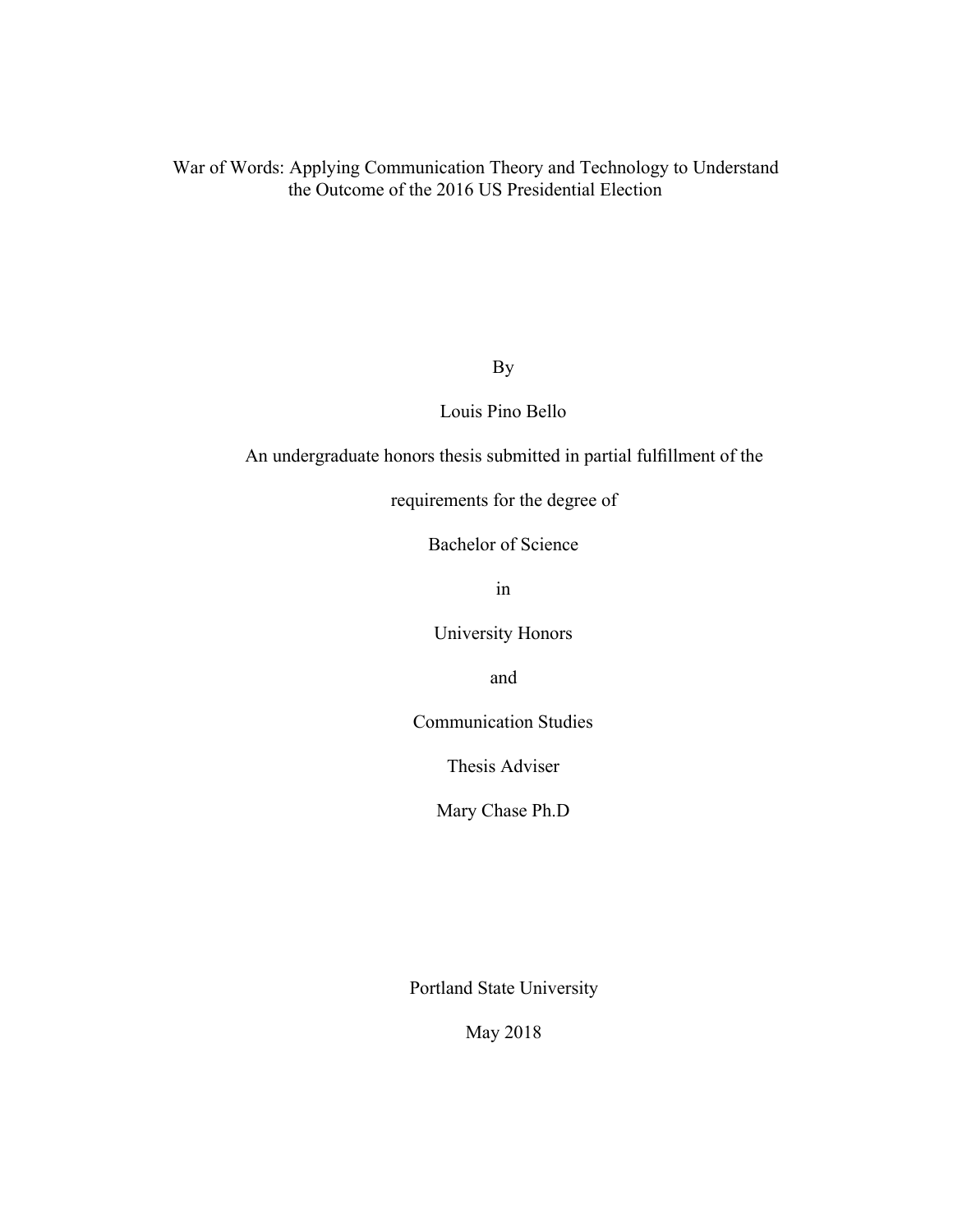## **Abstract**

This paper is a qualitative analysis of news reports, broadcast media, tweets, posts, memes, books, biographies and textbooks which uncovers how technology was used to filter the words and ideas of millions of American voters, create or exploit ideological divisions, customize and deliver propaganda via "fake news" to dramatically sway the outcome of the 2016 US Presidential Election. Russian interests were able to exploit social media networks, to deliver customized messaging designed to leverage communication theory common to the social sciences to demonize a candidate and possibly install the highest ranking foreign asset in the history of The United States of America. All of this was accomplished while US security services were aware that the attack was underway. Understanding what happened is essential for the long-term viability of democracy in the information age.

#### **Thesis**

When viewed through the lens of communication theory, the results of the 2016 U.S. Presidential election can be understood. A war of words was quietly waged inside US homes using Internet-connected devices to deliver propaganda, public relations messaging, and leverage communication theory to manipulate the voting public and influence election results. This research paper identifies and examines the applied social science theories as well as the failure of leadership to mitigate these attacks on the democratic process as it occurred.

- RQ1: Can publics be identified as susceptible to influence in opposition to their own self-interests?
- RQ2: How are publics targeted?
- RQ3: How can the effects of mass misinformation be mitigated to protect the democratic process?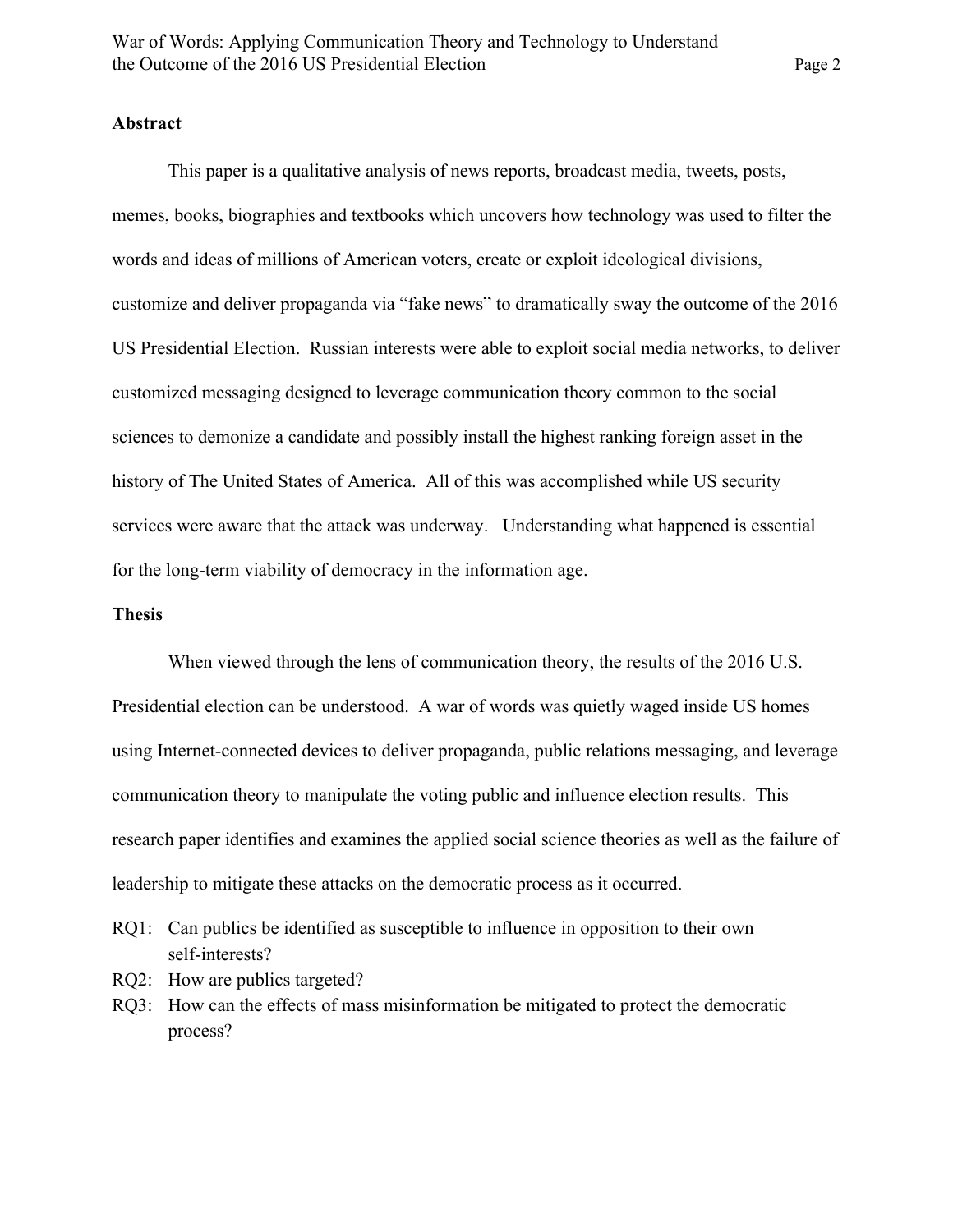#### **Section I: Interdisciplinary Social Science Theory**

In the run-up to the 2016 United States Presidential Election, American broadcast and print media were enthralled by the actions of Donald Trump. His ongoing *ad hominem* attacks during the Republican primaries and caucuses garnered a range of responses from outright dismissal to sputtering outrage. His treatment of and statements about fellow Republican candidates brought the political discourse to lows unprecedented in modern times. Most notable to a student of Communication Studies was the lack of thorough analysis by the press and pundits. Trump's insults, nicknames, and growing popularity seemed to be treated as newsworthy for their shock value. News cycles spun each day on Trump's latest tweet, insult, comment, or made-up event. With few exceptions, media outlets seemed far more interested in using Trump's latest outrageous claims and falsehoods for ratings generated by shock value rather than acting with the responsibility of the fourth estate in a democracy, which is in part, to be a check on government power. This responsibility of the fourth estate is reflected in the actions of authoritarian leaders demonizing even murdering journalists to control the message.



Donald Trump Twitter Feed

Such a statement controverts the founders;

"*Our liberty depends on the freedom of the press, and that cannot be limited without being lost*."—Thomas Jefferson (1786)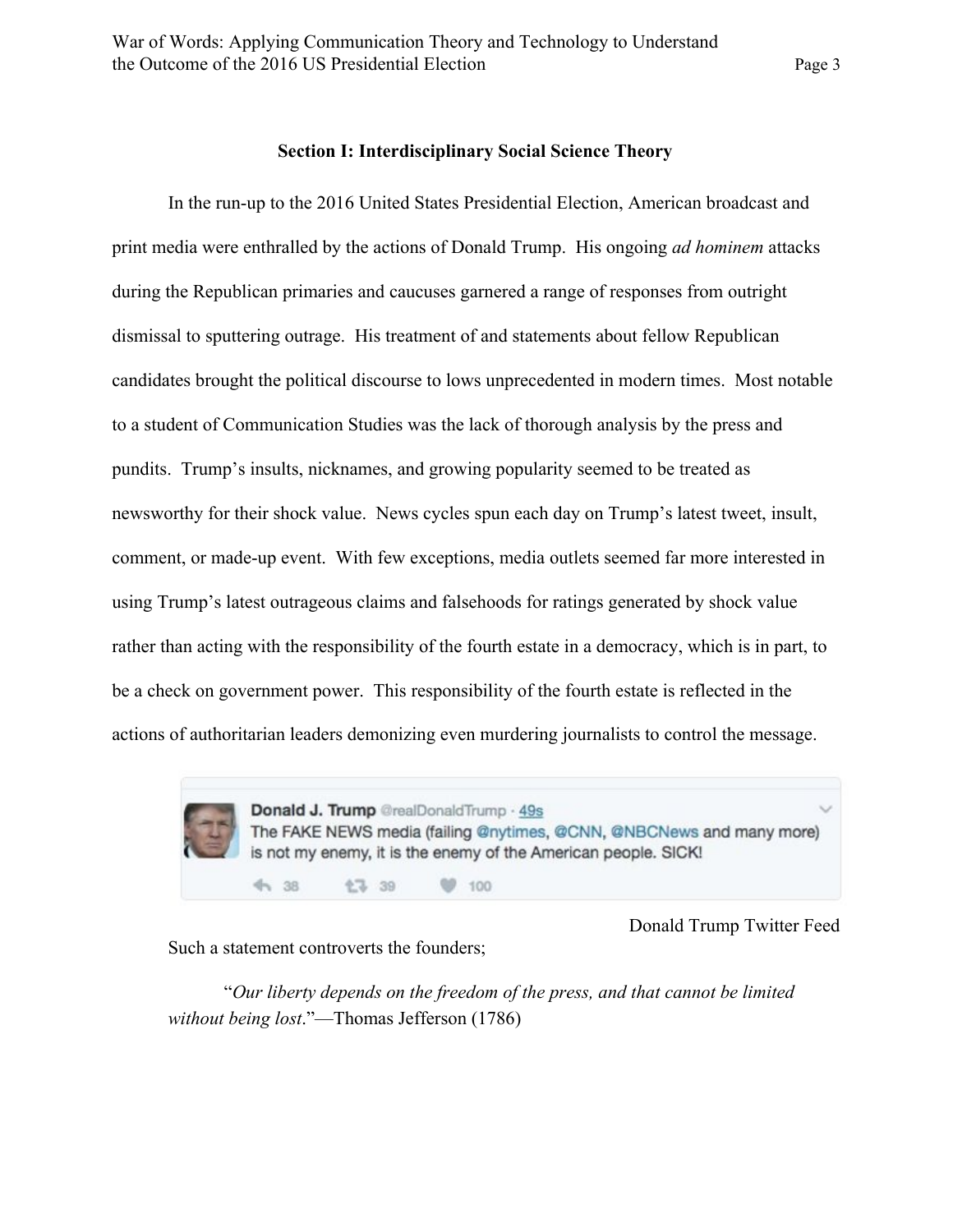As a student of Communication Studies, it was more shocking to watch the reporting of the candidate's latest outrage than the outrage itself. Yet, despite what could be quantifiably proven to be falsehoods, Trump continued to gain in popularity, eclipsing long-standing Republican leaders one by one as he rose ultimately to take the Republican nomination for President. Why did this work? What social science theories can be applied to understand why this worked? How could so many Americans demonstrate such casual disregard for long-held values such as ethics and honesty?

Like every species on the planet, the human mind relies heavily on mental shortcuts called heuristics. Heuristics replace the analytical thought with automatic processing. Without heuristics, encountering a new style of chair, for instance, would force an individual to learn all over again what a chair is. Instead, heuristics allow us to apply mental schema based on prior knowledge to new experiences. This propensity simplifies mental processing, allowing us to focus on more important tasks that require close attention and leaves the rest on autopilot.

Our brains are hardwired to find patterns in everything. This is so central to cognitive psychology that in 2008, science author Michael Shermer coined the name 'patternicity'.

"*...our brains tend to seek out patterns and connections among events, because of a basic evolutionary principle: "better safe than sorry." All things being equal, it's usually better to assume that a connection between two events exists than to assume that it doesn't, especially when one of the events is physically dangerous.*" (Lilienfeld, Lynn, & Namy, 2017, p. 15)

Michael Peterson, in his article '*Evolutionary Political Psychology: On the Origin and Structure of Heuristics and Biases*' published in *Political Psychology*, 2015, identifies several important concepts.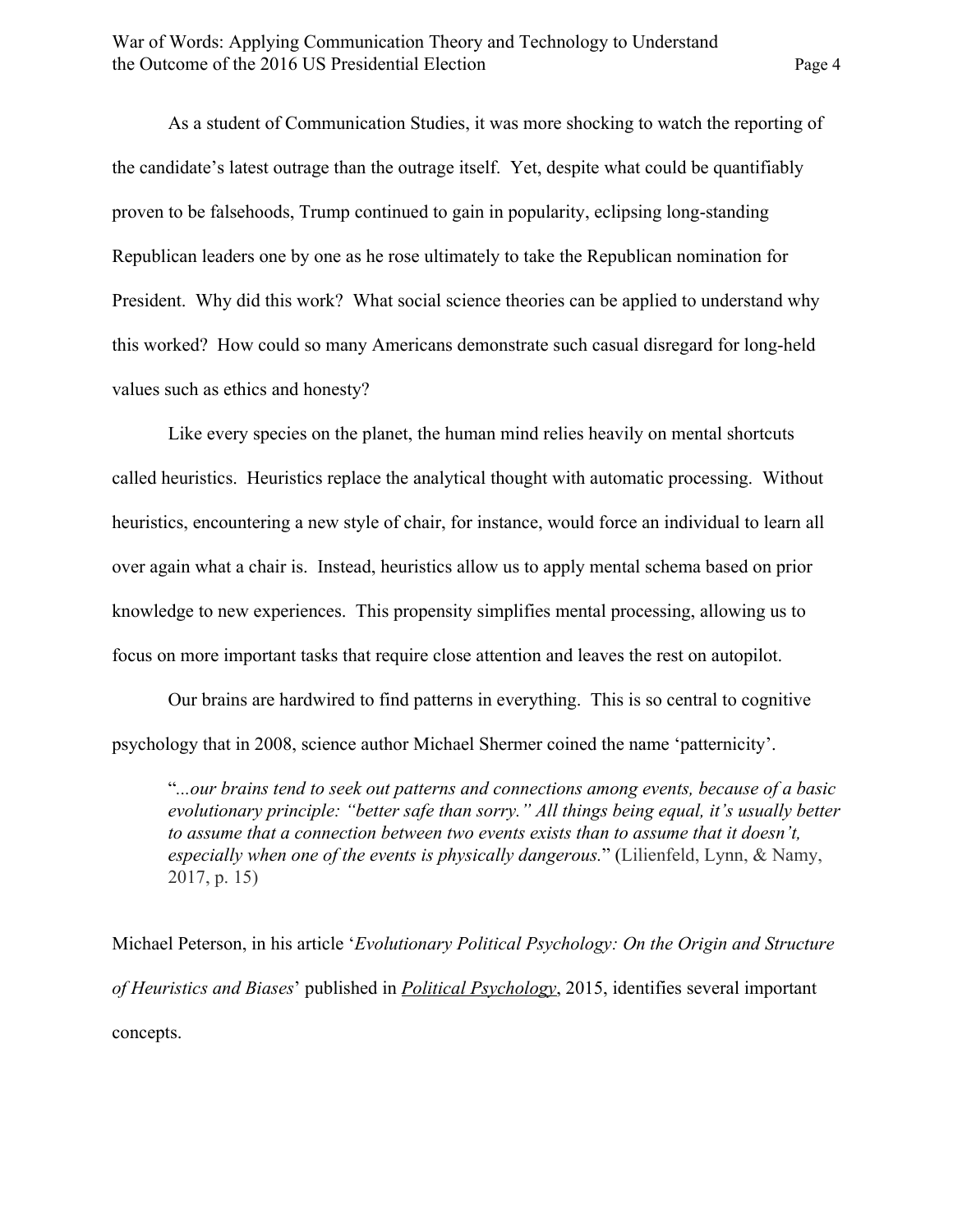- 1. Peterson attributes heuristics to the biological evolutionary process, drawing on examples from the animal kingdoms. These heuristics are referred to as FAPs (Fixed Action Patterns.) Cialdini discusses mother turkeys dutifully tending to puppets of predators making the 'Cheep-Cheep' sounds of a baby turkey, beyond their ability to control. The mother turkey will then violently attack the puppet once the heuristic trigger is discontinued (Cialdini, 1984, p. 2)
- 2. Peterson cites Dunbar, 1998, who postulated that the human mind is designed for societies of approximately 150 people. Large-scale politics, therefore, are extremely new to the evolution of the human mind. In the past, political action and support were based on personal experience. We knew the people we were judging politically. We had a variety of direct sources on which to base our decisions. Mass politics lacks the intimate social experience required, creating a need for new political heuristics. Large-scale political structures are maladaptive to our evolutionary way of thinking resulting in maladaptive heuristics surrounding political decision making. This is a flaw which can be easily exploited. Though a small set of political heuristics exist as learned behavior. Peterson notes that because heuristics are employed to replace actual political knowledge, people lack adequate information to develop an extensive set of political heuristics. Party, Ideology, Endorsement, Viability, and Appearance (Lau, & Redlawsk, 2001) are identified for study in *'Advantages and disadvantages of cognitive heuristics in political decision making.'* (Lau, 2001)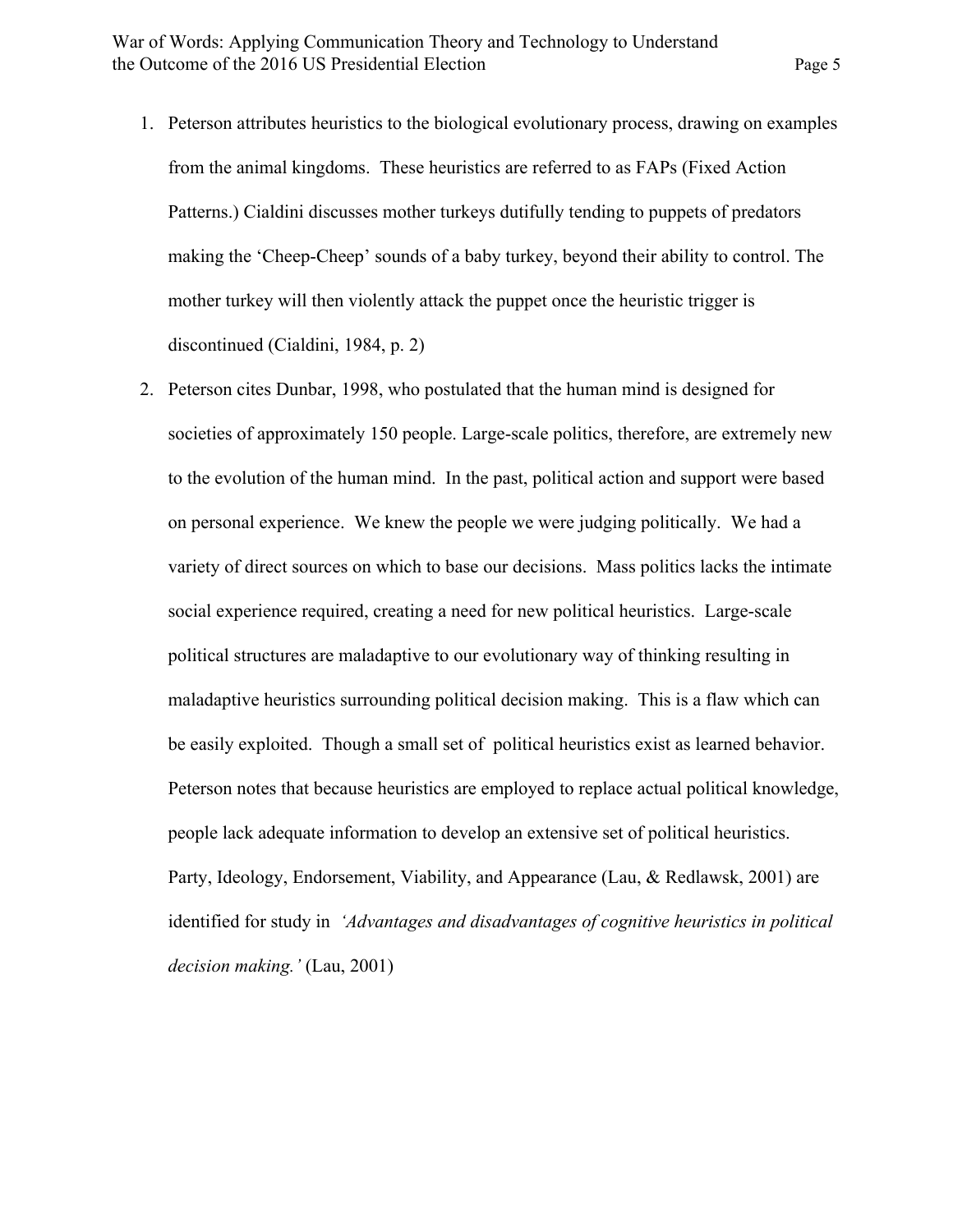These principles of cognitive psychology in the context of political speech and decision-making provide a scaffold from which to build a deeper understanding. This is critical to the foundations of bias and how the mind forms bias outside our conscious control.

## **Cognitive Bias**

"*A cognitive bias is a mistake in reasoning, evaluating, remembering, or other cognitive process, often occurring as a result of holding onto one's preferences and beliefs regardless of contrary information. Psychologists study cognitive biases as they relate to memory, reasoning, and decision-making*." (Chegg Study, 2018)

With this definition in mind, we understand that Cognitive Bias is not a single thing.

Cognitive Bias is a term applied to a broad spectrum of erroneous conclusions our minds make regularly. We think we have come to our conclusions based on reason when in fact, our minds will spend the least amount of effort possible to draw our conclusions. Our minds have applied every shortcut possible based on past experience, patterns, evolutionary constraints, etc.. To extend our scaffold, we will take a deeper look into several key principles of social science which span the psychological, social, and political disciplines. Let's begin with Status Conferral.

# **Status Conferral**

"*Status Conferral is the notion that press coverage singles out and confers importance upon the person or group covered. If status conferral occurs, it has serious implications for traditional conceptions of how the press should function in a democracy.*" (Lemert,1969)

Status Conferral equates to PT Barnum's famous quote "There is no such thing as bad publicity." (Phineas T. Barnum) ironically, Barnum is often referred to as the father of Agentry Public Relations (Guth, 2012, p. 58.) Agentry public relations is often thought of as the model of public relations employed without ethics. Grandiose, quantifiable statements are the tool in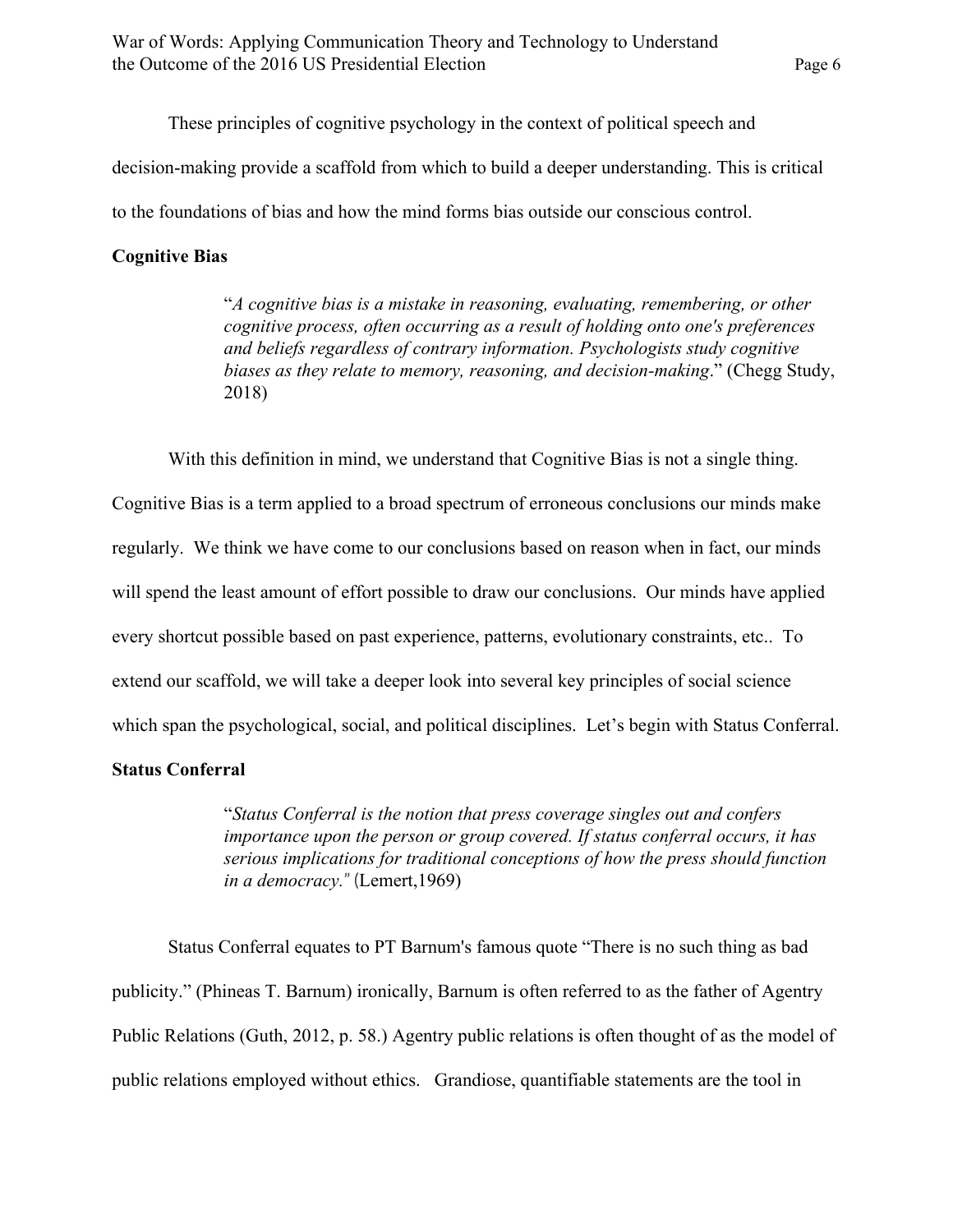trade for the agentry public relations practitioner. "*The best chocolate cake ever*." (Donald Trump) "*The largest audience ever to witness an inauguration, period, both in person and around the globe*." (Donald Trump) Agentry public relations are employed entirely for the benefit of the practitioner employing them. If the title is any indicator, this connection is not lost on the creators of Showtime's "The Circus: Inside the Greatest Political Show on Earth", a series of documentaries by Bloomberg Politics about the election. The series continues into the presidency of Donald Trump. Agentry public relations are intended to and effect at, attracting Status Conferral

With media outlets tripping over each other to print, broadcast and post each successive outrageous tweet, comment and fabrication coming from Trump and his campaign, the media at largely provided status conferral for Trump. By keeping Trump's spectacle highlighted daily, all other contenders faded into the background. This constant focus not only conferred status but is also the definition of Selection Bias.

## **Selection Bias**

Selection bias refers to the uneven selection of coverage by media outlets. When a single story or candidate consumes the news cycle consistently, viewer lack exposure to alternative perspectives and may not even know what alternatives exist. Such a constant barrage of information on limited topics, events or individuals can lead to Narcotizing Dysfunction. Narcotizing dysfunction can be a natural byproduct of Selection Bias.

## **Narcotizing Dysfunction**

 Narcotizing Dysfunction is the inclination of individuals to replace knowledge or information exposure for action. This means that after repeated exposure to a topic of concern,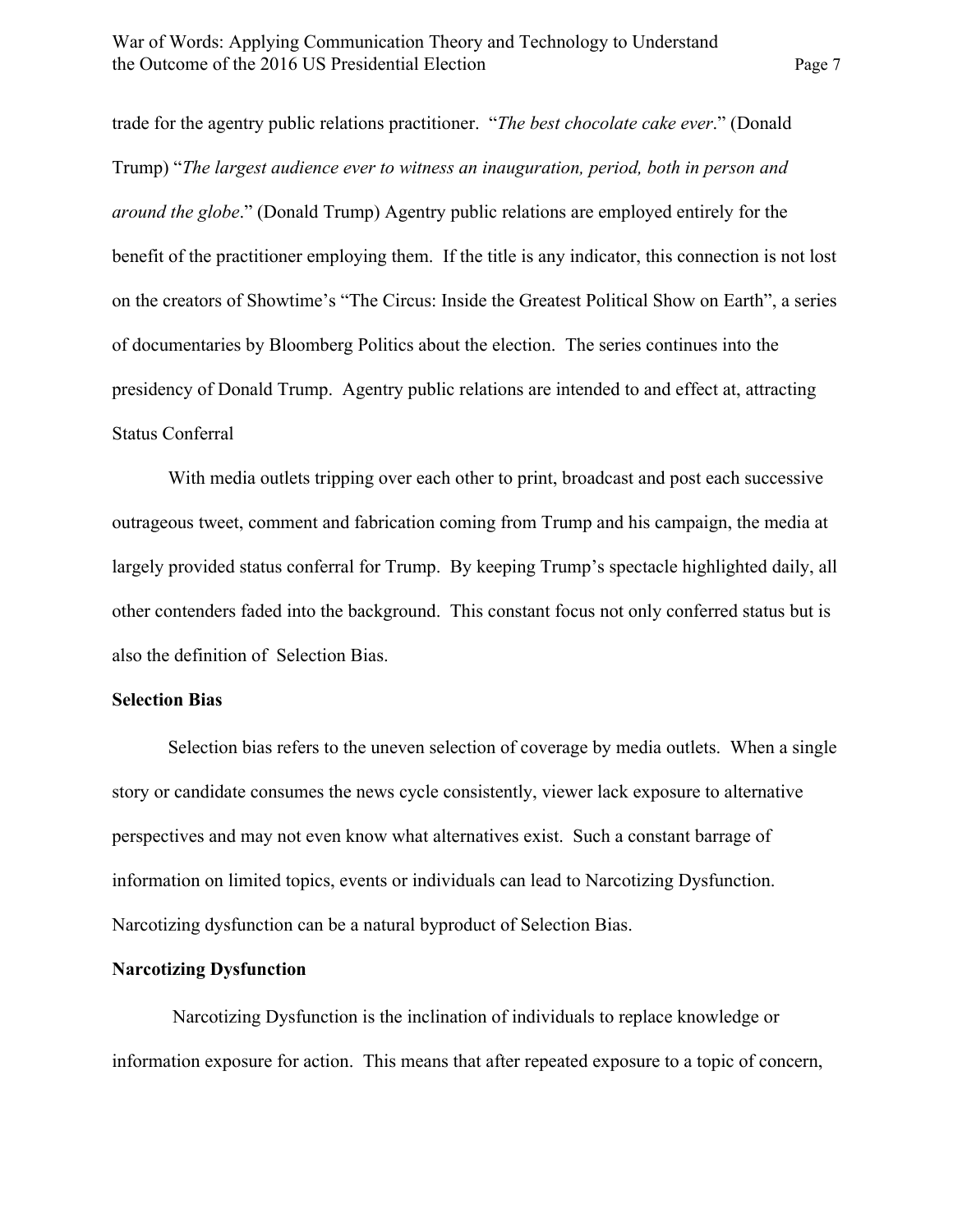individuals have a tendency toward inertia having already processed the information and substituted that cognitive processing for action.

## **Social Conformity and Hegemony**

Hegemony and Social Conformity is the natural tendency for in-group members to comply with what is often described as 'groupthink.' We are social creatures by nature. We thrive in a social context and will deny our own perceptions if it threatens our place in the group, even when the group is temporary. In a notorious 1955 experiment, Solomon Asch conducted a study in which a single subject was unwittingly integrated at the end of a group of seven to nine 'confederates' who provided the context for the experiment. The group was shown a line on a card followed by three lines on a second card, one of which was identical in length to the line on the first card, the others were significantly different in length. The group was then asked to state if the lines were equal in length. For the first few trials, the confederates reported accurately and the subject did as well. Eventually, they began to unanimously report that a line which was clearly a different length was, in fact, the same. The experiment revealed that 37% of participants yielded to the majority opinion despite their clear discomfort in doing so.

#### **Confirmation Bias**

Confirmation bias ", the tendency to interpret new evidence as confirmation of one's existing beliefs or theories," was first coined by Peter Cathcart Wason in 1960 after he conducted an experiment using number sequences. This phenomenon might also be phrased as 'hearing what you want to hear.' Many experiments have supported his findings in subsequent years.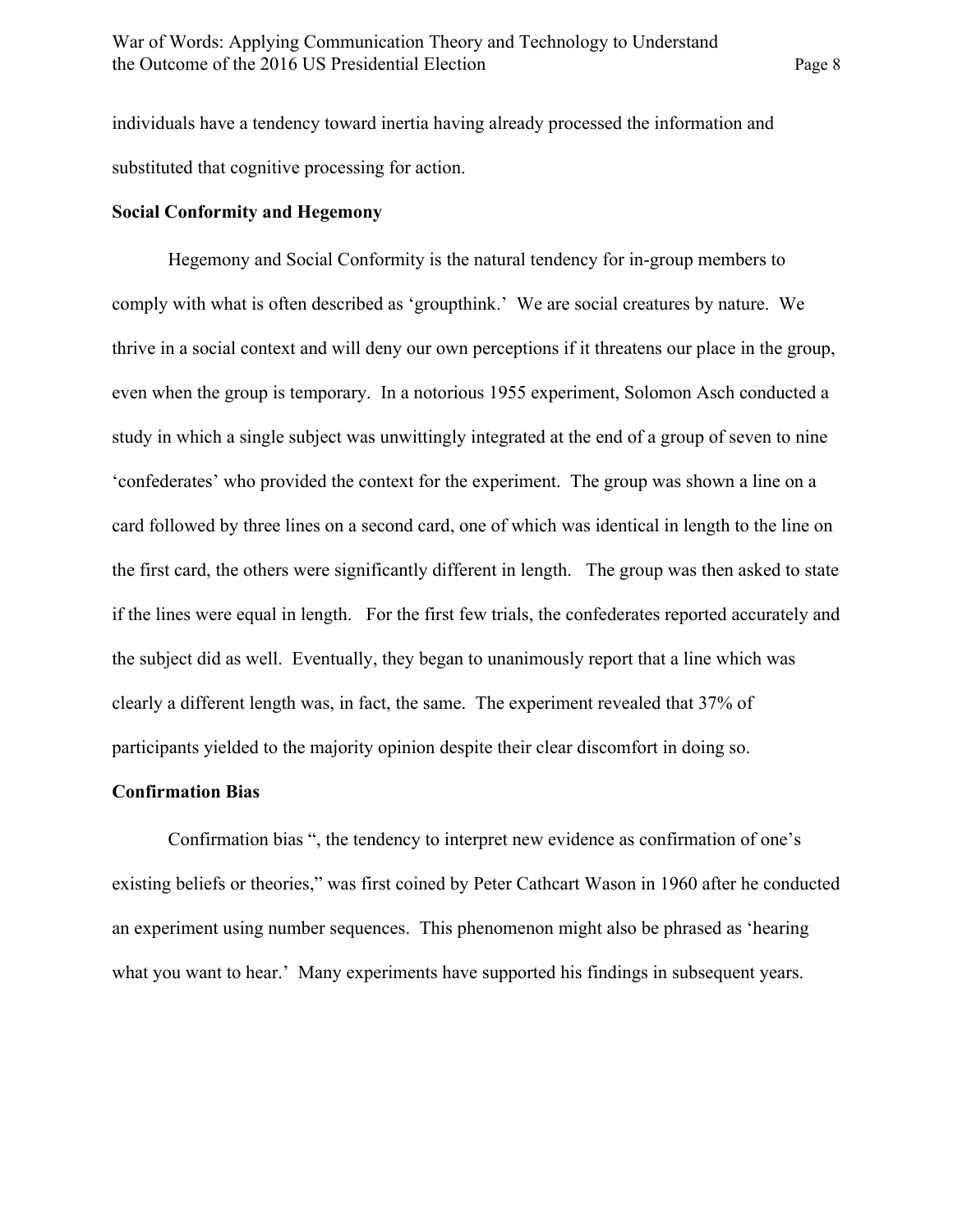## **Motivated Reasoning**

Motivated reasoning "— the tendency for what we wish were true to be true — " is different from confirmation bias in that confirmation bias is an instance of exterior information filtered to fit existing ideology or beliefs. In contrast, motivated reasoning is an interior or outbound process by which we find ways or reason internally to limit cognitive dissonance or discomfort with external reality being in contradiction to what we are comfortable with. When we experience mental discomfort with available information, we are motivated to alleviate that discomfort, which may lead to our acceptance of irrational conclusions to accommodate our established beliefs. A detective building a case around a suspect rather than following the evidence to identify a suspect could be an example of motivated reasoning. We utilize confirmation bias to accomplish motivated reasoning. With this basic scaffold in mind, we can begin to analyze the events that led up to the 2016 presidential election.

#### **Section II - Analysis of Communication Channels and Theory use to sway the election.**

In 2014 Dutch intelligence had infiltrated Cozy Bear, a Russian hacker group, discovering that the Russians were planning to attack US Government sites and meddle in the US election process, specifically to discredit Hillary Clinton (Vergauwen, 2018.) US officials found themselves woefully unprepared for such attacks and though they reported this intelligence to the company responsible for DNC cybersecurity, the FBI never followed up with the DNC directly (Clinton, 2018, p. 337; Vergauwen, 2018.) Cozy Bear began releasing hacked documents to Wikileaks editor, Julian Assange. The FBI believed the breaches to the DNC, White House, and State Department to be low level, however, on June 15, 2017, the Russian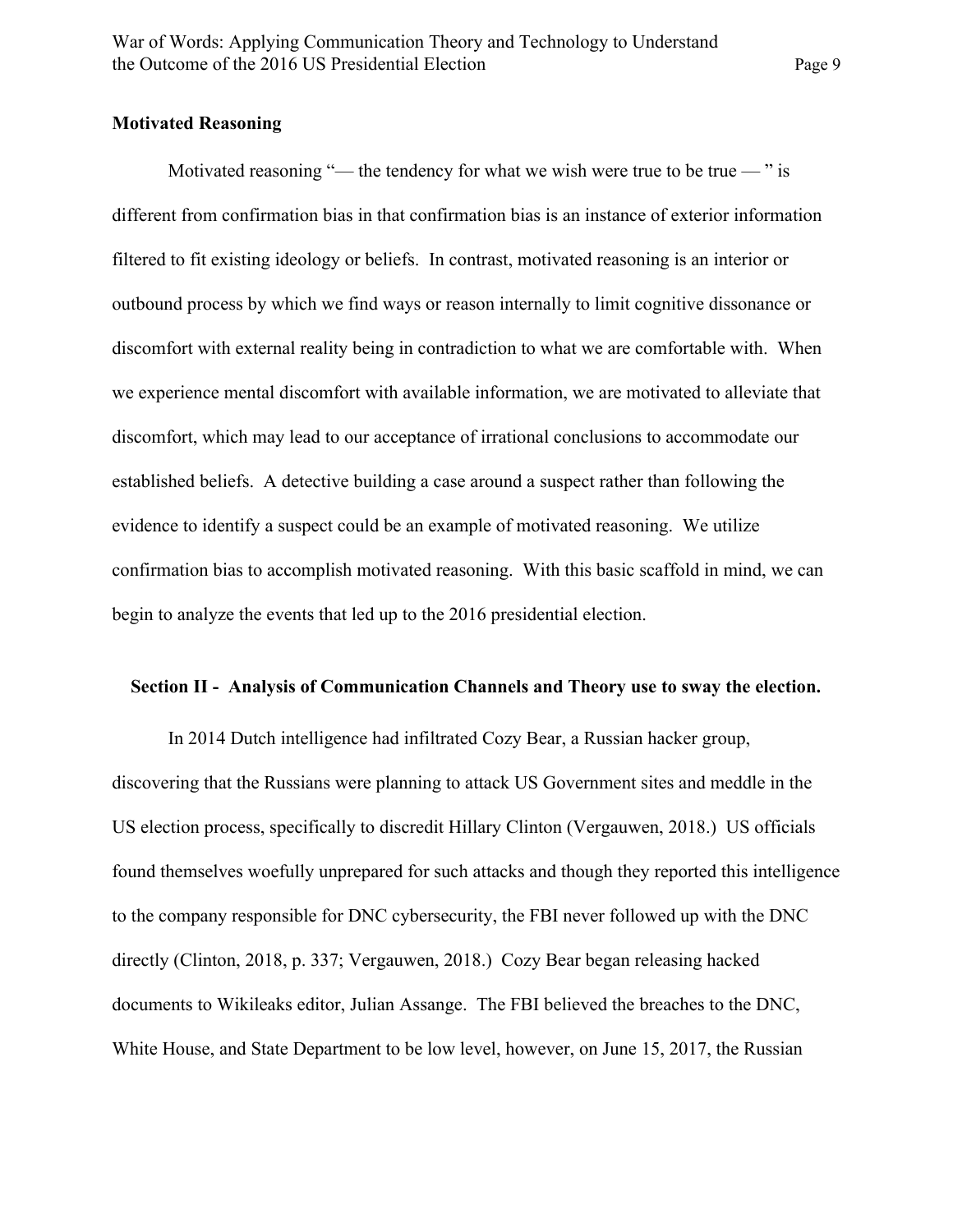group calling itself Guccifer 2.0, suspected of being Russian Intelligence, posted stolen documents claiming to have more to release via Wikileaks (Clinton, 2018, p. 338.) Assange held the documents until such time as they could be leveraged to do the greatest amount of damage to the Clinton campaign, releasing them weekly to keep the media frenzy on the front pages across America.

From the beginning of the election cycle, Russian propaganda groups had been continuously releasing polarizing ads and memes across multiple social networks with a distinct preference for Facebook and Instagram, a Facebook subsidiary(Frenkel, & Benner, 2018.) The following charts from the Pew Research Center illustrate why.



Though Reddit leads others in the field in percentage of users looking for news, the overall user base is statistically insignificant. Additionally, Facebook's plan for combating Fake News was profoundly simple. Users were urged toflag articles they found false or disagreeable. When the complaint level reached an arbitrarily-determined critical mass, Facebook sent the link to a digital clearinghouse accessible to a handful of fact-checking organizations. Those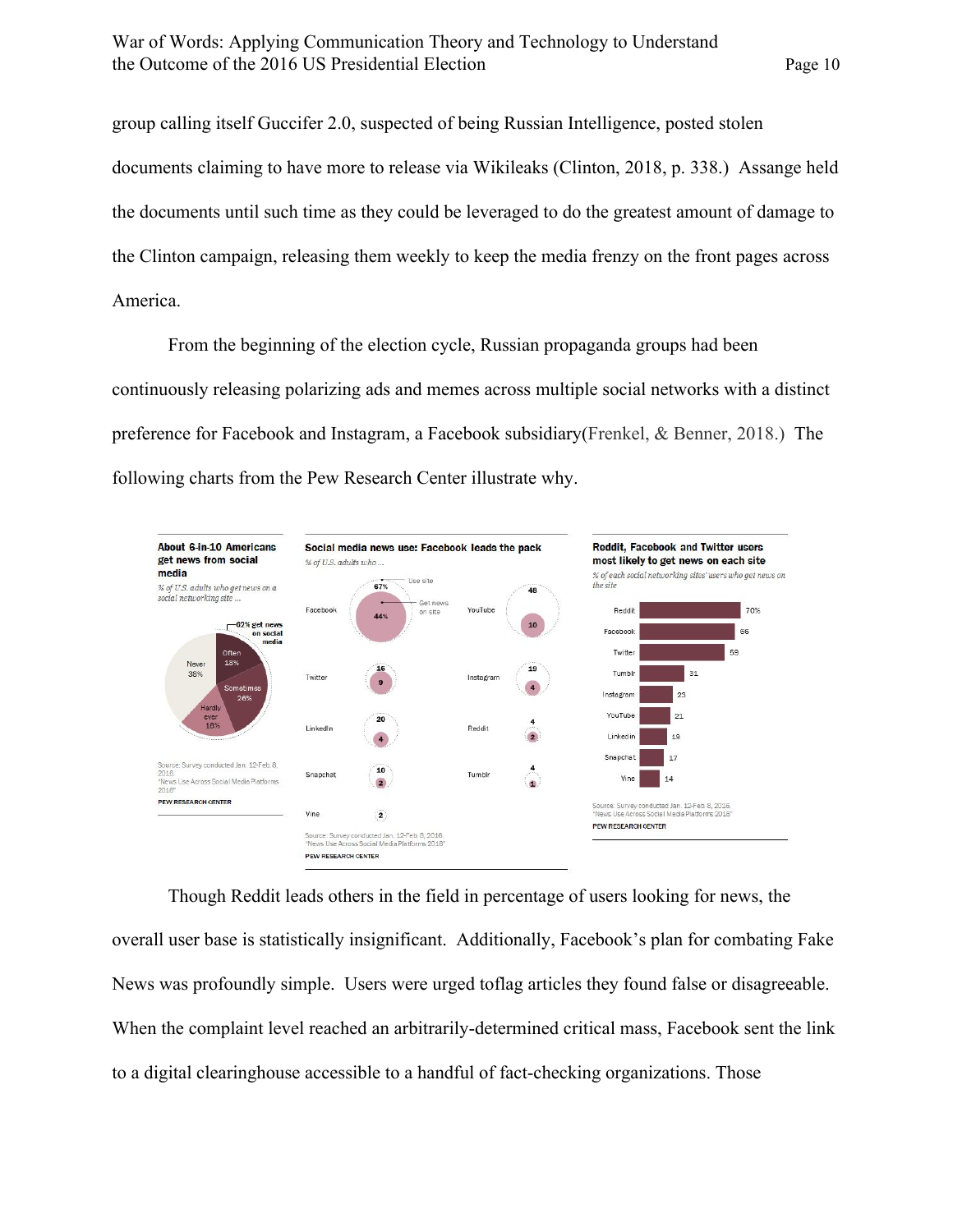organizations choose stories to assess and, if their investigation deems the article to be a hoax or containing false information, it was marked "disputed" whenever it appeared on Facebook. Instagram had no screening algorithm at all and an apparently inconsistent policy. Occasionally, offensive accounts were cancelled arbitrarily at Instagram's discretion.

Making things worse, Facebook's dynamic promotion algorithms delivered only news links that matched the "profile" of the user, limiting news to stories likely to be agreed with. This is why the Russian attacks were designed to polarize the potential voters. In doing so hackers were able to define parameters by which to create messaging specific to the public they wished to deceive. Conveniently, Facebook had already filtered out those voices which would challenge the propaganda designed to discredit Clinton to the specific public targeted. This made Russian propaganda 'covert in plain sight.' A member just needed to be a conservative in the right category to see it. This is what is referred to as 'microtargeting.' Conservatives make better targets for such propaganda as they are more responsive to threat than non conservatives.

This level of privacy infringement was not enough, however. Hired by the Trump campaign, Cambridge Analytica harvested the private information from tens of millions of Facebook users. If the campaign was not involved with the microtargeting, what is the use for this data? According to Christopher Wylie, who helped found Cambridge Analytica "*Rules don't matter for them. For them, this is a war, and it's all fair.*" (Rosenberg, Confessore, & Cadwalladr, 2018).

At the same time, the US had no shortage of unethical voices. The late Paul Horner of Phoenix, Arizona died in his bed at age 38 on Sept 27, 2017 of an apparent drug overdose. Horner claimed to have single-handedly caused Hillary Clinton to lose the election. Most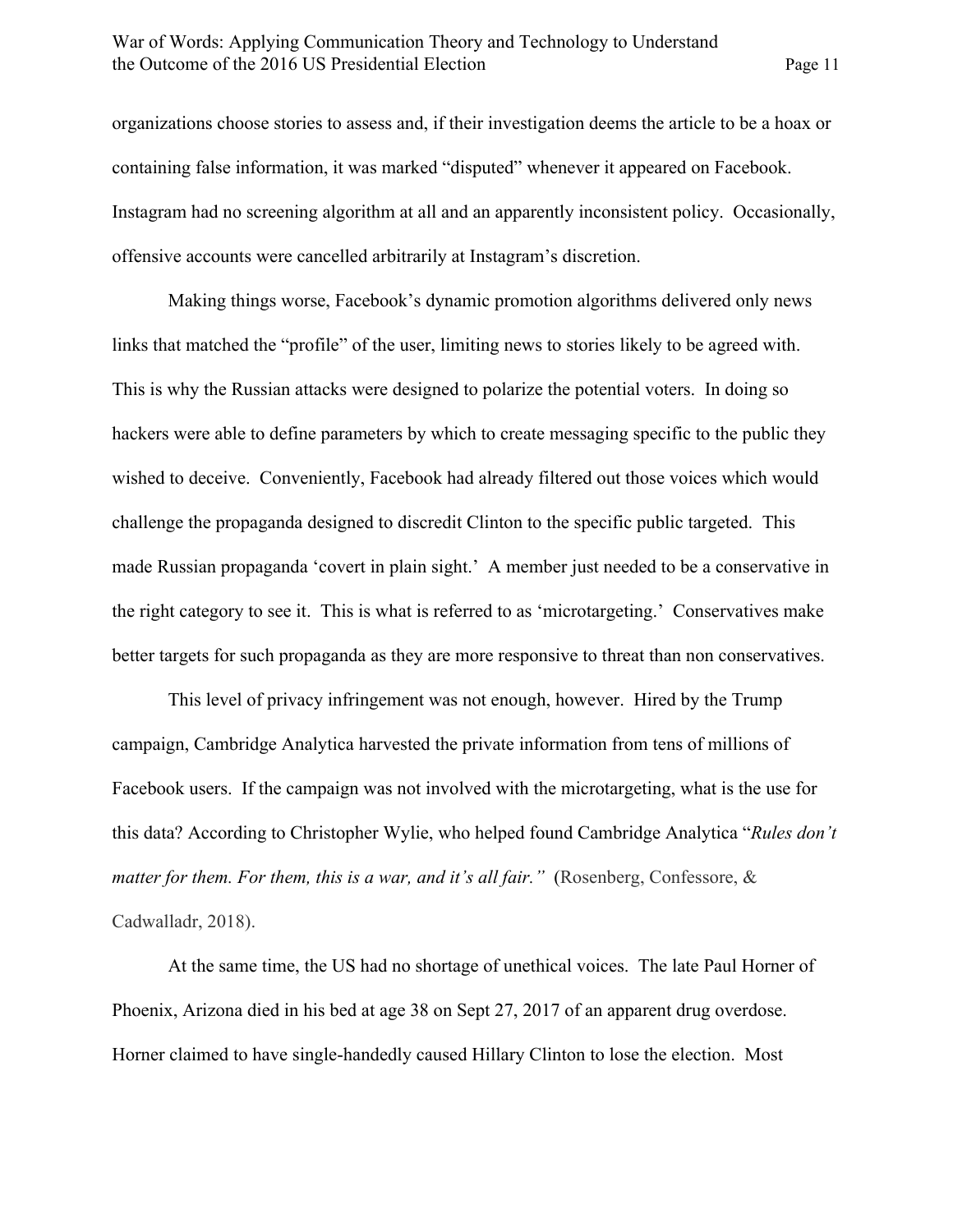notable among his multitude of 'fake news" sites and fraudulent Facebook posts was the creation of the "hired protester" myth. Horner used Craigslist to hire latinos to pose for photographs claiming they had been paid by the Clinton campaign to disrupt Trump rallies. (Ganga, 2018; Caron, 2017). On YouTube, Tomi Lahren uses theatrics, circular logic and misinformation to drive public opinion. She has since been hired by Fox News bringing her 1 million plus followers with her.

For his part, Trump continued his agentry public relations onslaught. Constantly referring to himself in the third person, Trump was employing another public relations tool known as third-party endorsement (Guth, 2012, p. 102) Speaking to crowds which had been primed by customized, micro targeted, ads, Trump was able to engage audiences with confirmation bias, framed by Russian propagandist content. His words might seem prophetic as he breached subjects not yet available to him from government sources, but time and time again, Trump was able to appropriate the high ground on topic after topic. He successfully baited Barack Obama to pre-certify the validity of the election process when, at that time, Obama was aware of the Russian hacks. Calling his opponents treasonous while Donald Trump, Jr. was conducting meetings with Russian officials in Trump Tower fits that legal definition. Even going so far as to invoke the firing squad for people found guilty of treason, settling instead for the authoritarian chant "Lock Her Up!". He called for the Russians to find Hillary's email though, ironically, her private email server was never among the compromised systems and at the time it was in use, perfectly legal. But the framing was in place and the Russian Fake News deluge continued reaching millions of Americans while Trump appropriated this topic as well In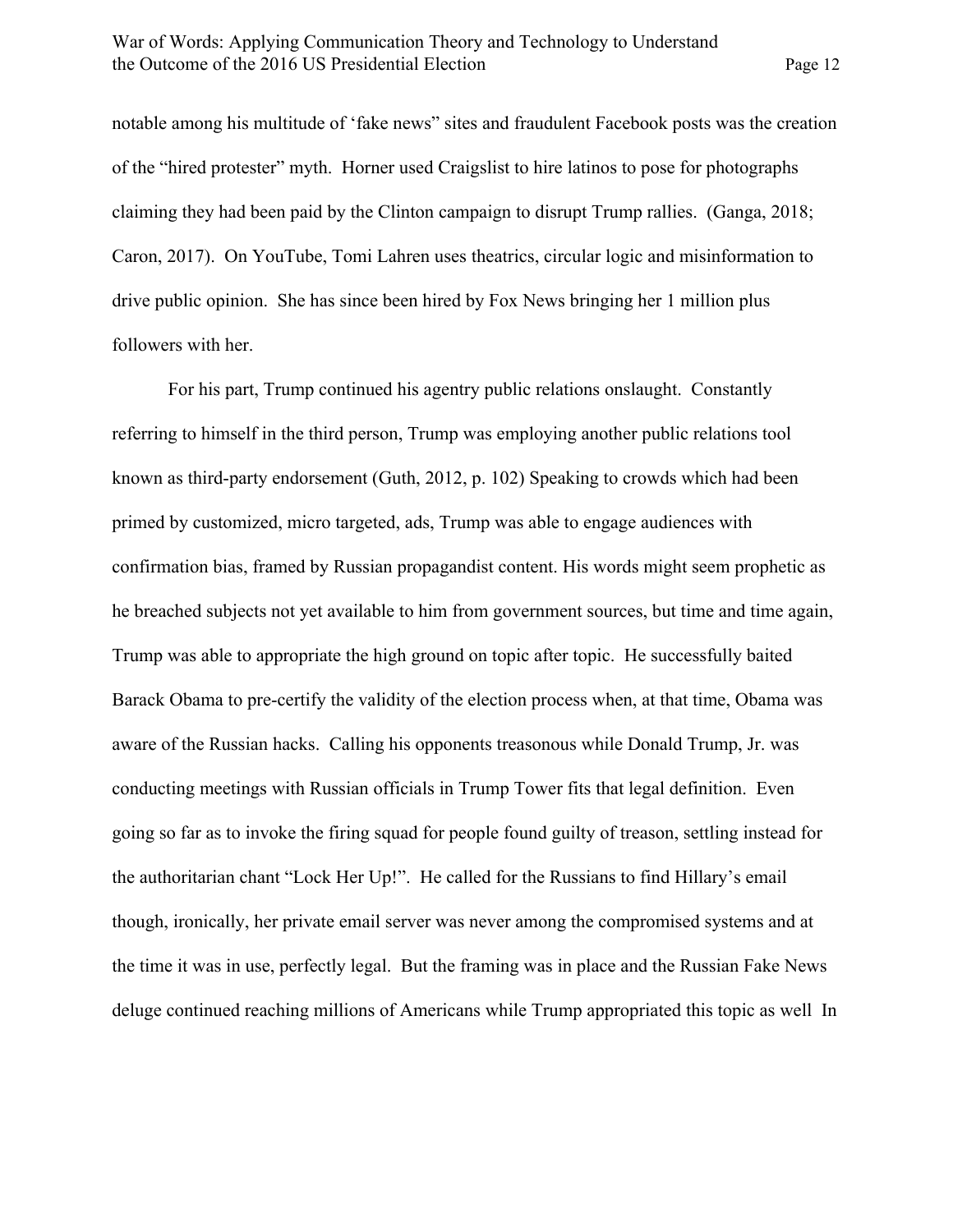the finest of authoritarian traditions, he called his detractors in the prestige press "Fake News!"

Is he some sort of evil genius? Not according to anyone who knows him …

"*If you can get this idiot elected twice, you would achieve something like immortality in politics*" Sam Nunberg (Wolff, 2018, p. 290)) "*What a fucking idiot*," Rupert Murdoch (Wolff, 2018, p. 36) "*It was out of some instinctive or idiot-savant-like political understanding that Trump Made this issue his own*," Michael Wolff (Wolff, 2018, p. 62) "*a nut job*." Maggie Haberman (Wolff, 2018, p. 92) "*a fucking moron*." Rex Tillerson (Wolff, 2018, p. 304) "*An idiot surrounded by clowns*." Gary Cohn (Wolff, 2018, p. 186) "*idiot*," Steve Mnuchin (Wolff, 2018, p. 304) "*idiot*," Reince Priebus (Wolff, 2018, p. 304) "*Dumb as shit*." Gary Cohn (Wolff, 2018, p. 304) "*dope*," H.R. McMaster (Wolff, 2018, p. 304)

On July 7, 2016 Trump said in a speech "I will tell you this, Russia: If you're listening, I hope you're able to find the 30,000 emails that are missing,"(Crowley, Pager, Eckert, Yeomans, Tarquinio, Lipner, & Cunningham, 2016.) The press at the time questioned this as Trump inviting Russia to hack US government systems but without adding this frame, at face value, his words seem to imply he is aware that they have already collected emails they are currently sifting through. On August 8, 2016 Roger Stone, Trump's longtime advisor bragged to a group of Republicans that he was in contact with Julian Assange and predicting an "October Surprise." Followed by a Trump tweet on August 21, 2016 "Trust me, it will soon be Podesta's time in the barrel. #CrookedHillary." The timing of this tweet clearly indicating that Trump had knowledge, possibly coordination with the Russian attacks on our political system not to mention his appropriation of the term 'crooked' which would be an applicable term.

His most recent appropriation bias effort is the word "transparency." No doubt, those who are already fully entrenched in confirmation bias surrounding his presidency will accuse the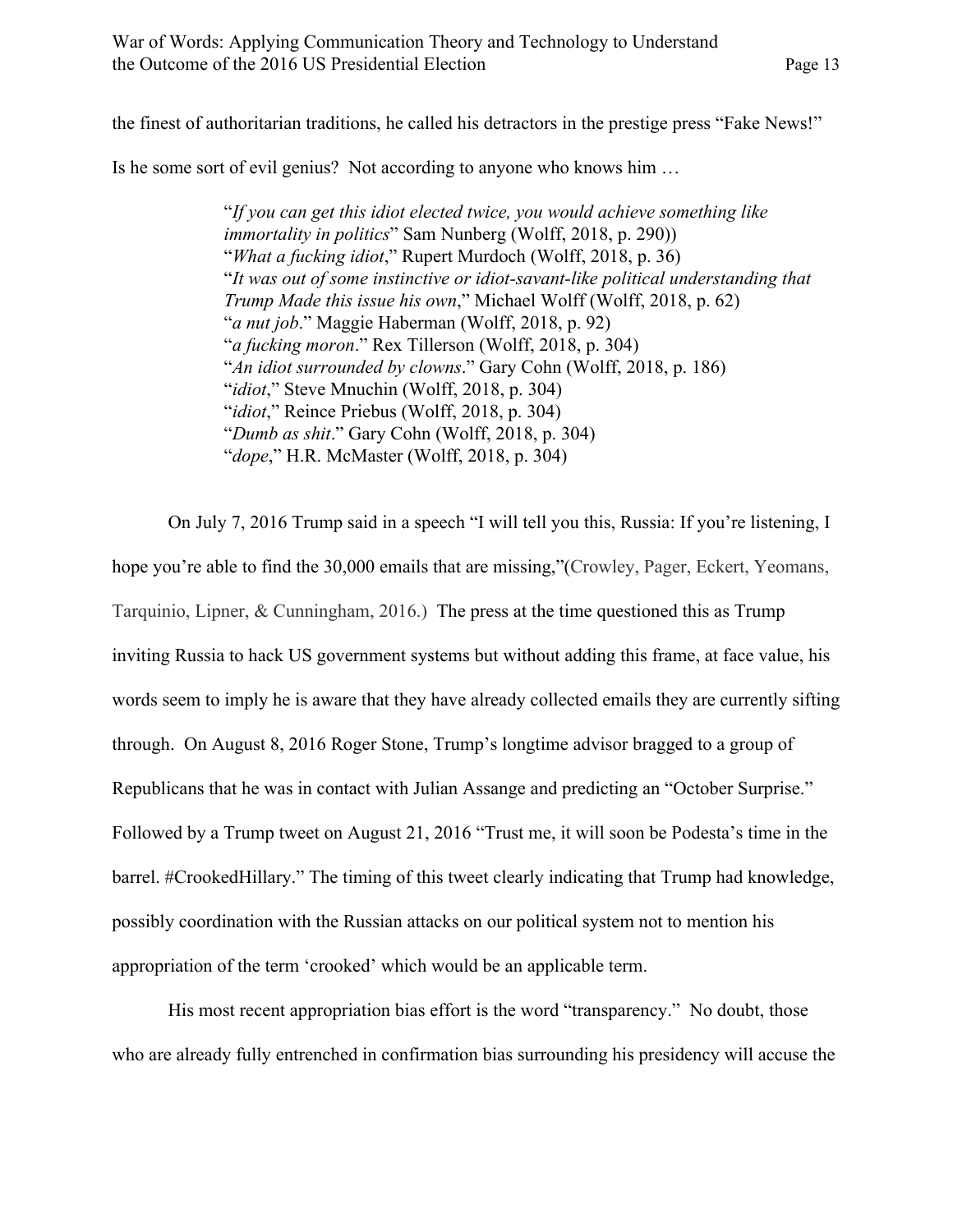media and the FBI of a vast conspiracy. Such a position satisfies the deep human need to avoid the discomfort cognitive dissonance would otherwise be causing.

## **Section III - Summary**

 For more than two full years prior to the 2016 US Presidential Election, Russian intelligence, under the auspices of Vladimir Putin, proactively sought to corrupt the democratic process of US and other western democratic governments (Vergauwen, 2018; Isikoff, & Corn, 2018, p. 177-178.) Russian intelligence agencies under such names as Cozy Bear, Fancy Bear, and Guccifer 2.0 were relentlessly used what the Russian intelligence agencies referred to as 'active measures' to generate fear, paranoia, confusion and division among democratic societies and their leadership (Isikoff, & Corn, 2018, p. 58-59, 190, 200). Though these tactics harkened back to cold-war era methodologies, new technologies enhanced the effectiveness of this approach.

Social media platforms provided a direct line into the homes of most western democracies. These false narratives, bogus news reports and campaigns of division found unlikely allies within the US political system and capitalists, among those more interested in 'winning' than leading as public servants. In addition to the psychological tool of the trade, well established in communication and social science theory, new tools had been added to the box through right-wing 'Science Wars' campaigns, as an artifact of postmodernism.

Applying postmodern theory to the physical sciences gave the appearance of scientific validity. We see the result of over 40 years of this type of assault on reality in the casual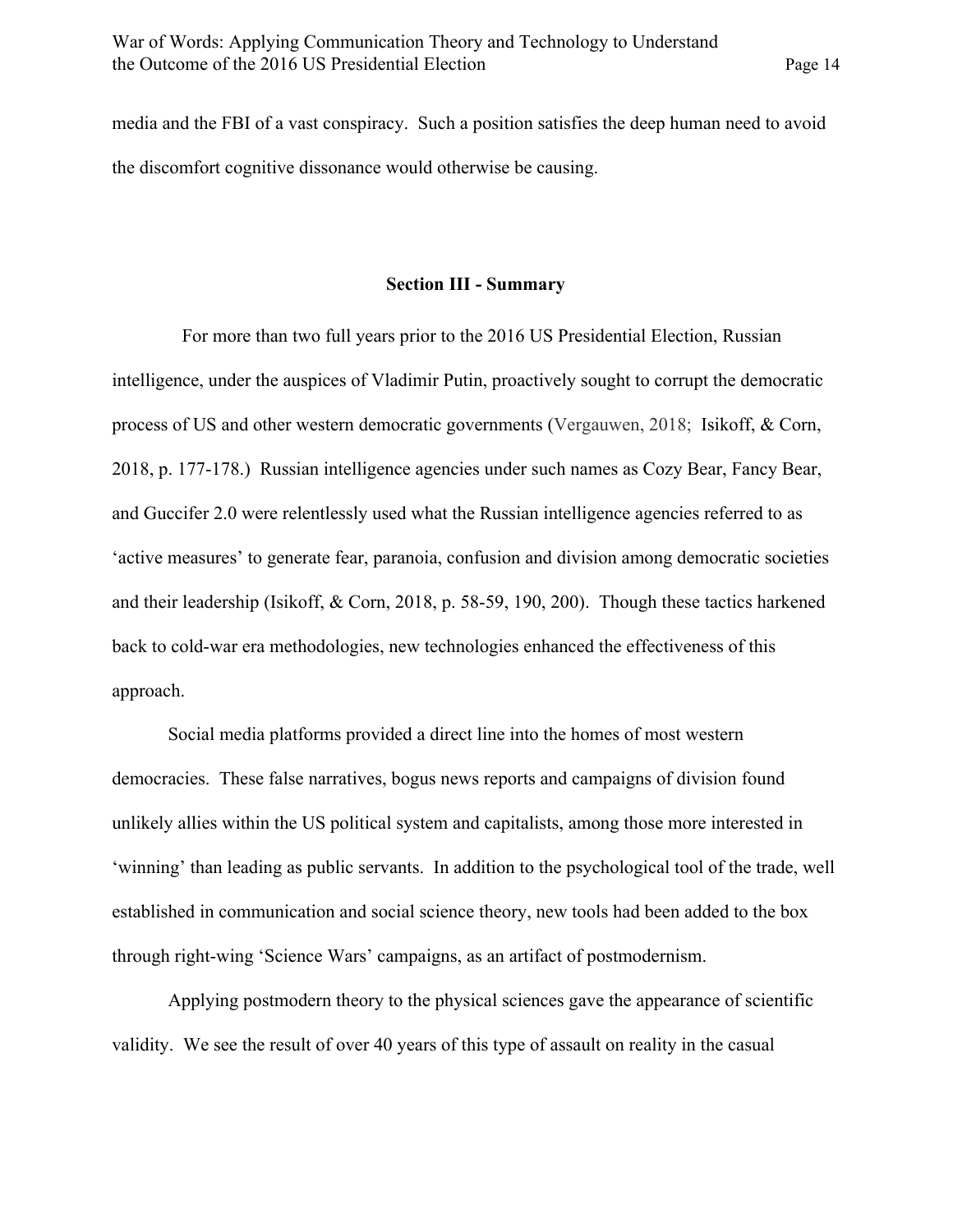disregard for it reflected for instance in the words of Kellyanne Conway "Sean Spicer gave alternative facts." Though postmodern argument may find a comfortable and appropriate home in literature and creative interpretation, it's application to hard science (McIntyre, 2018) has been used to undermine health, safety and reality for the purpose of ideological, political and financial gain, contrary to the public good.

We are informed through the work of Ari Rabin-Havt, Naomi Oreskes, Erik Conway and Lee McIntyre that today's Post-Truth era finds its roots in the well-funded art of Science Denial going back to the TIRC(Tobacco Industry Research Council) (McIntyre, 2018, p. 237; Rampton, & Stauber, 2002, p. 230) and beyond. The effectiveness of these campaigns inspired more robust attacks on science in Climate Denial and other offenses against the common good. By 'muddying the waters,' publics can be lead astray and under the decline of investigative journalism are often broadcast or published to attract an audience rather than seek quantifiable truth. This is not necessarily an insidious intentional process. Information bias can be identified as a causal factor for many news outlets in their attempt to remain fair and balanced during coverage. In a 24 hour news cycle with shrinking budgets and limited fact checking resources, confirmation bias may also play a role for those forced to fact-check their own work.

Artfully woven within the messaging and delivery resulting from the applied theories of Jacque Ellul, Robert Cialdini, and a host of other social scientists whose good works have been leverage by ideologues and authoritarians, are powerful and misleading campaigns of misinformation. Using promotion algorithms, self curation and marketing data, very specific messaging can be 'tight beamed' into the computers of very specific publics regardless of boarders, physical location, or public self-identification. PII (Personal Identifying Information)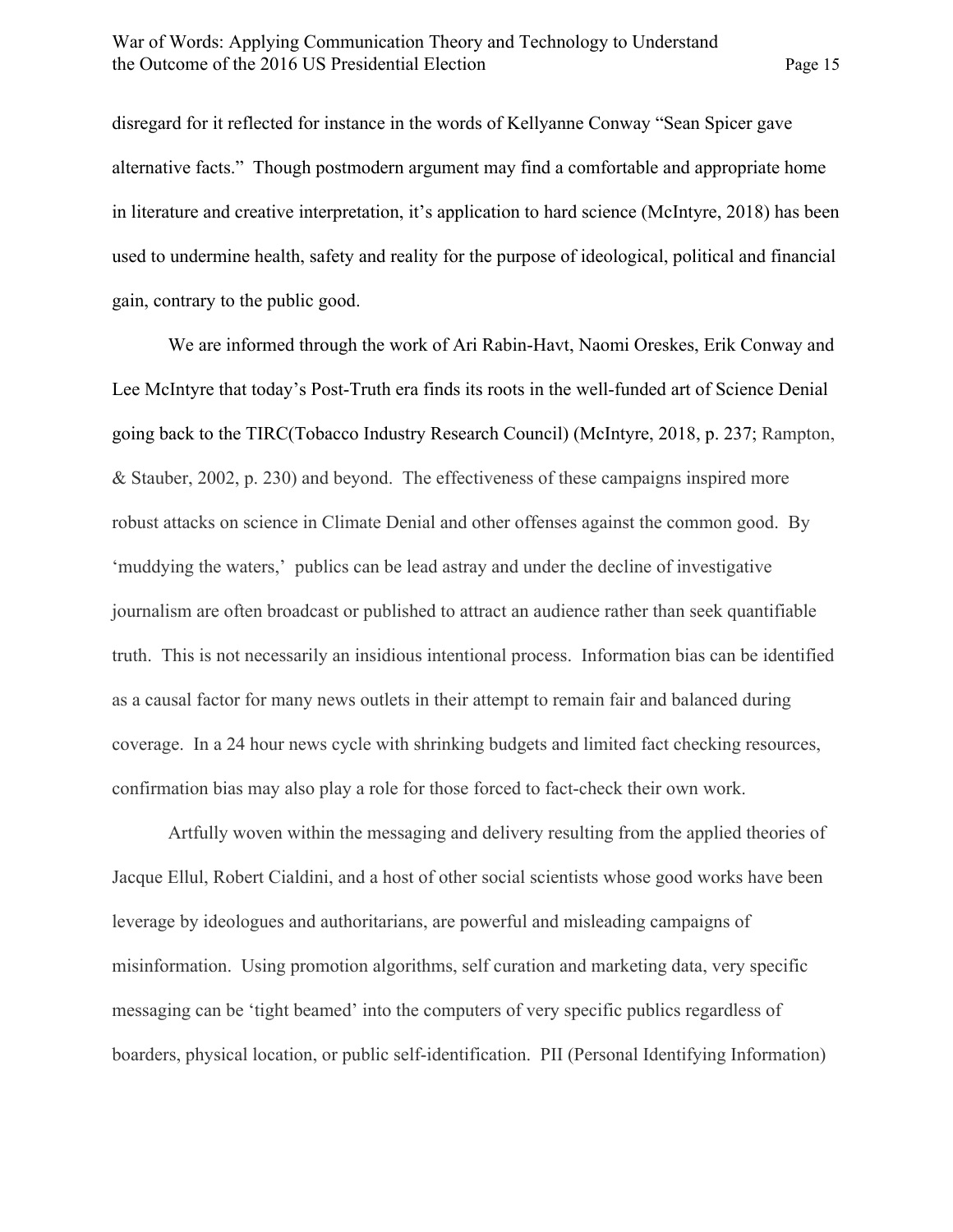has and will be harvested covertly from the computers of millions of unsuspecting voters across multiple democracies as evidenced in The Guardian, and Cambridge Analytica scandals to name a few well known cases. This data can then be used against individuals and publics to achieve a desired goal, whatever that may be, however that may damage a society or individual.

Germany, under the leadership of Chancellor Angela Merkel, has lead the way in forcing social media moguls to take responsibility for what amounts to war profiteering in a war of words. Germany was the first western government to introduce strict penalties and fines on social media sites for each identifiable false post masquerading as journalism. Such laws have begun to proliferate across western democracies following Germany's lead resulting in the EU adoption of the GDPR (General Data Protection Regulation,) yet nothing here in the United States. Here leadership continues to pander to profit and foreign powers in detriment to our democracy and right to free speech. In a marketplace of ideas we depend on leadership to enforce guidelines for exchange. Whether we can expect appropriate action from a president who is the beneficiary of such anti-American propaganda is questionable at best. Faced with the reality of their failure to lead, many conservatives have opted to retire rather than do right by the American people. It will be up to patriots and freedom loving democratic societies to force our leadership to protect democracy. Such action begins with the individual.

We, as members of a democratic capitalist society must come to terms with who we are and want to remain. This begins and ends with education through a commitment to lifelong learning and active involvement in the political process. It is the responsibility of the individual to apply critical thinking when faced with incongruous information or conveniently agreeable reporting. Our progenitors understood the need for investigative reporting and diversity of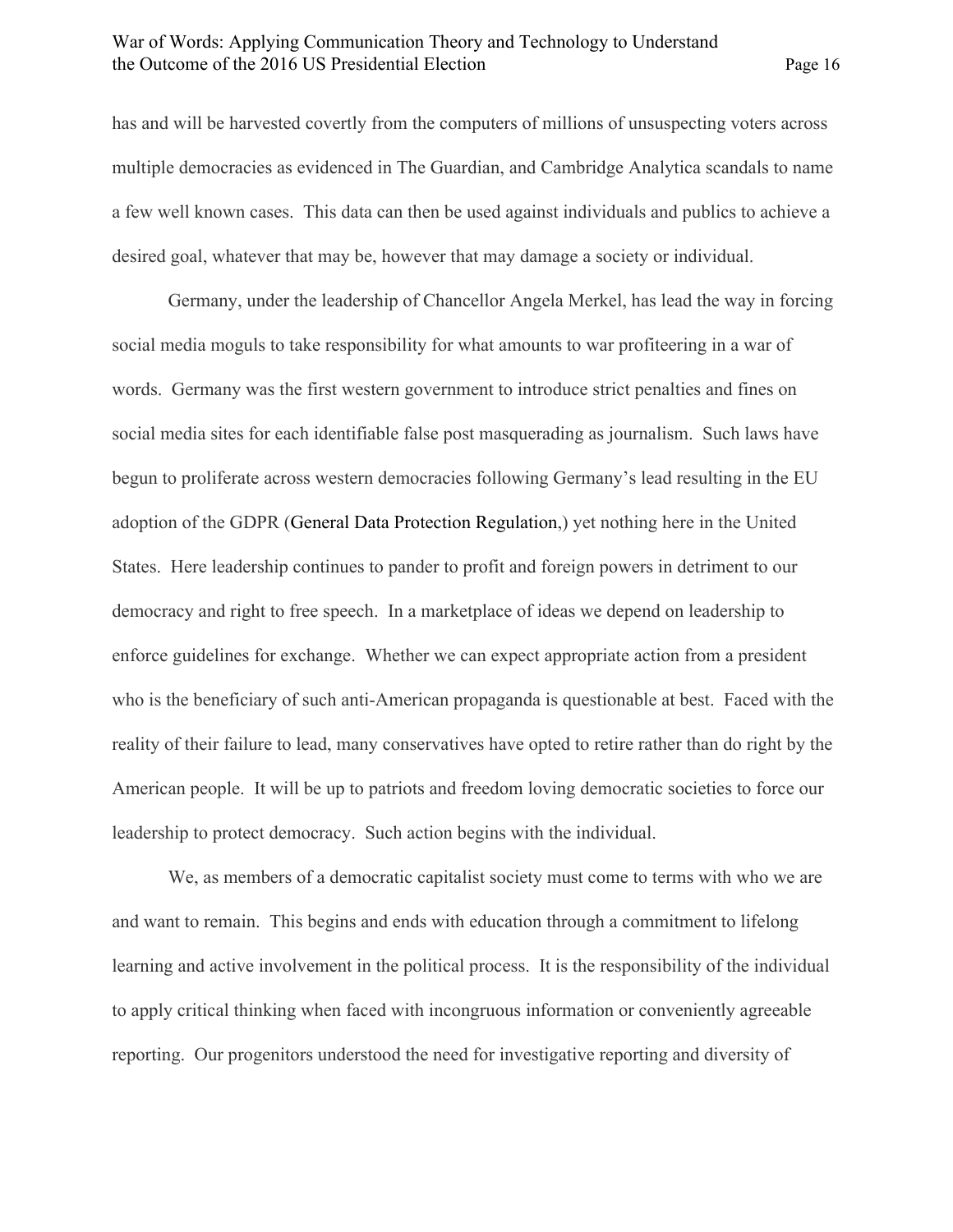sources and this can not be accomplished for free. Americans need to come to realize that newspaper subscriptions buy us a free press whether tangible or virtual. It is the nature of capitalism, it is who we are. Weakend local press are ripe for consolidation which has long been underway and will require greater leadership than our congress has demonstrated to remove infections to the marketplace of ideas like Breitbart, Sinclair Broadcast Group, and Fox News. These providers are not being highlighted because of ideology. They are highlighted for quantifiable abuse of the public trust in their willingness to profit from the proliferation of misinformation. Active use of status conferral, confirmation bias, information bias, selection bias and appropriation bias should be as contemptible to the public trust as yelling "fire!" in a crowded public space. Such abuses are akin to the war of words waged upon our society by enemies of our state. To protect against enemies, foreign and domestic is already a part of our American ideals and should be enforced consistently.

Citizens of democratic societies have a responsibility to take their own 'Active Measures' to ensure that their participation in the democratic process is principled and guided by quantifiable facts filtered by critical thinking. We have come too far as a people to be succumb to hucksters, press agents and foreign authoritarian regimes.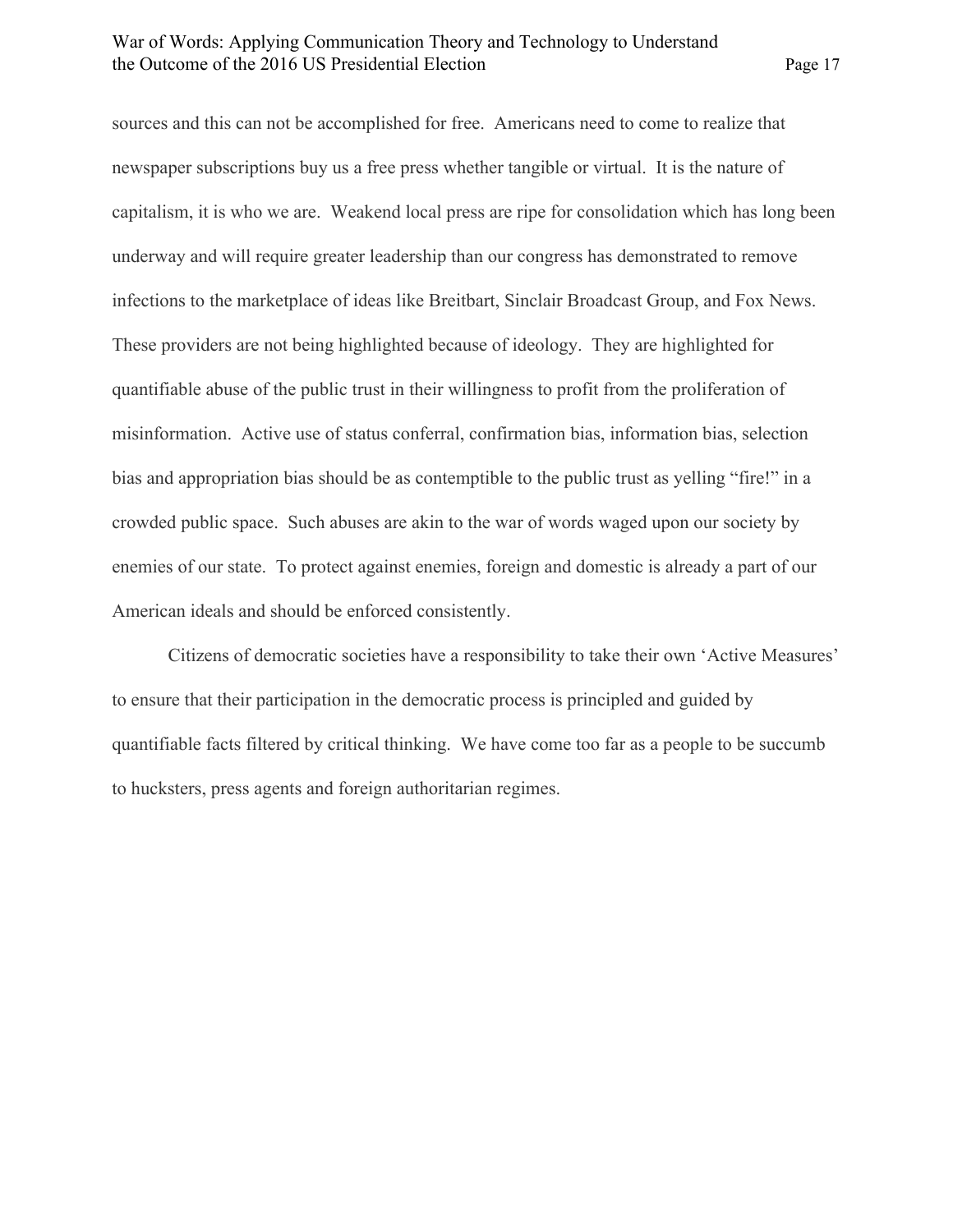#### **Works Cited**

- Asch, S., (1955). Opinions and Social Pressure. Nature,176(4491), 1009-1011. Carchman, J., & Garbius, L. (Directors). (2018). *The Fourth Estate*[Motion picture on Documentary Series]. US: Moxie Firecracker Films/RadicalMedia/Showtime. Caron, C. (2017, September 27). Paul Horner, Fake News Writer Who Took Credit for Trump Victory, Dies at 38. New York Times. Retrieved from https://www.nytimes.com/2017/09/27/business/media/paul-horner-dead-fake-news.html Chegg Study (2018).Cognitive Bias Lesson. Retrieved from http://www.chegg.com/homework-help/definitions/cognitive-bias-13 Cialdini, R. (1984). Influence. The psychology of persuasion. Harper, an imprint of HarperCollins Publishers. *The Circus: Inside the Greatest Political Show on Earth*[Motion picture on Documentary Series]. (2016). United States: Left/Right, Showtime Networks. Clinton, H. R. (2018). *What Happened*. S.l.: Simon & Schuster. Communication Theory.Org. (2018). In Interpersonal Communication, Psychology, Behavioral And Social Science. (2018). Argumentation Theory. Retrieved from https://www.communicationtheory.org/argumentation-theory/ Crowley, M., Pager, T., Eckert, T., Yeomans, W., Tarquinio, J. A., Lipner, S., & Cunningham, N. W. (2016, July 27). Trump urges Russia to hack Clinton's email. Retrieved from https://www.politico.com/story/2016/07/trump-putin-no-relationship-226282 Frenkel, S., & Benner, K. (2018, February 17). To Stir Discord in 2016, Russians Turned Most Often to Facebook. Retrieved from https://www.nytimes.com/2018/02/17/technology/indictment-russian-tech-facebook.html Ganga, M. L. (2017, September 30). Paul Horner: How the fake-news kingpin's life and death blurred fact and fiction. The Guardian. Retrieved from https://www.theguardian.com/us-news/2017/sep/30/paul-horner-how-the-fake-news-king pins-life-and-death-blurred-fact-and-fiction Guth, D. W. (2012). Public relations: A values-driven approach. Boston, MA: Pearson/Allyn and Bacon.
- Isikoff, M., & Corn, D. (2018). *Russian roulette: The inside story of Putins war on America and the election of Donald Trump*. New York: Twelve.
- Lau, R., & Redlawsk, D. (2001). Advantages and disadvantages of cognitive heuristics in political decision making. American Journal of Political Science, 45(4), 951-971.
- Lemert, J. (1969). Status Conferral and Topic Scope. Journal of Communication,19(1), 4-13.
- Lilienfeld, S. O., Lynn, S. J., & Namy, L. L. (2017). Psychology: From inquiry to understanding. Hoboken, NJ: Pearson.
- McIntyre, L. C. (2018). Post-truth. Cambridge, MA: The MIT Press.